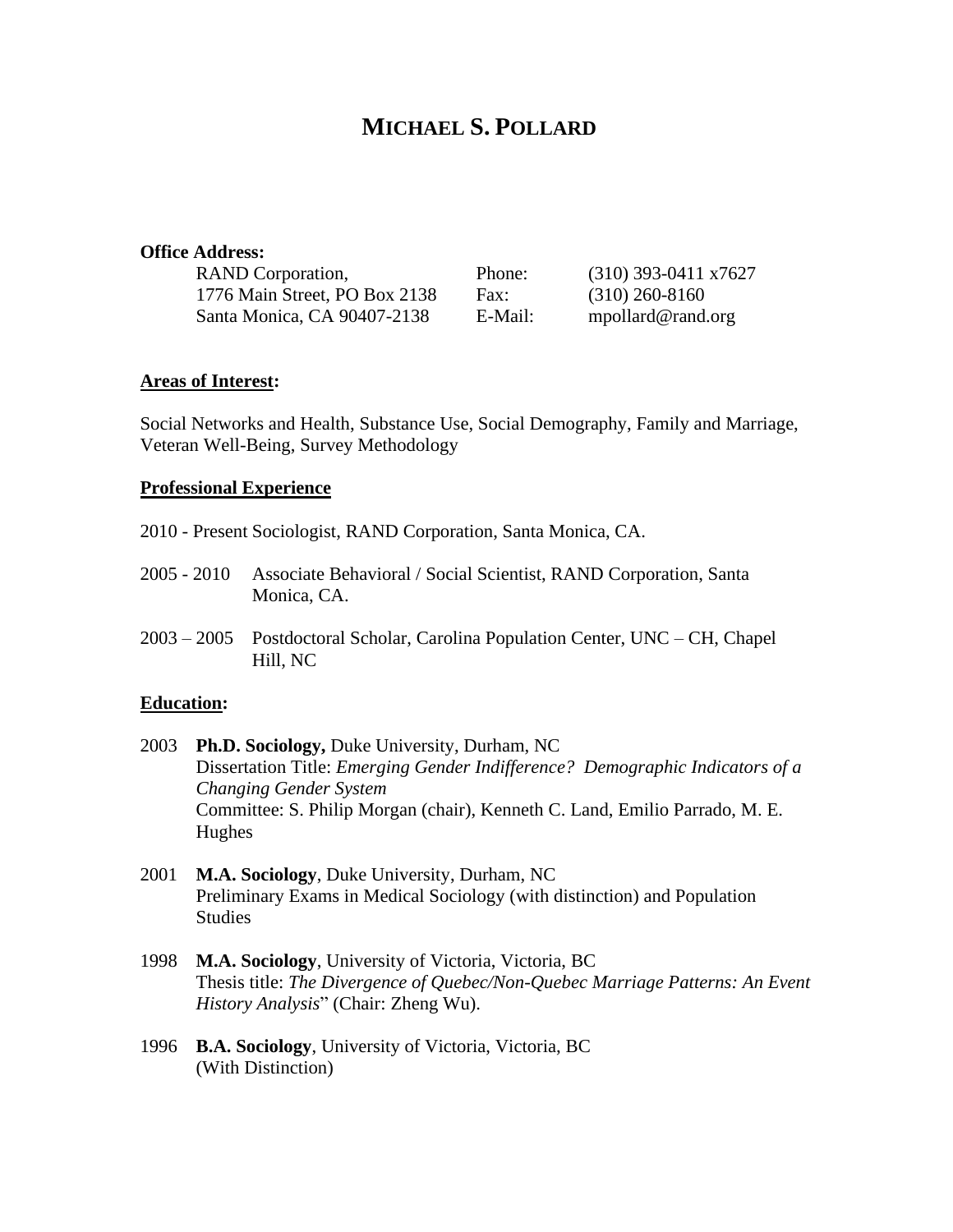#### **Publications:**

## **Peer-Reviewed Publications:**

- Pollard, Michael S., Louay Constant, Joseph Cheravitch, Ryan Haberman, Katherine L. Kidder and Christina Panis. (forthcoming). "Identifying Opportunities to Recruit More Individuals Above the Age of 21 into the Army." *RAND RR-A824-1*.
- Pollard, Michael S., Charles Ries and Sohaela Amiri. (forthcoming). "The Foreign Service and American Public Opinion: Dynamics and Prospects." *RAND RR-A1845-1.*
- Pollard, Michael S. and Italo Lopez Garcia. (2022). "Exploring the Social Security Benefit Implications of Same-Sex Marriage." Pp. 235-254 in *The Social Science of Same-Sex Marriage* (A. Hoy, Ed.). Routledge.
- Tucker, Joan S., Anthony Rodriguez, Harold D. Green, Jr. & Michael S. Pollard. (2022). "Trajectories of alcohol use and problems during the COVID-19 pandemic: The role of social stressors and drinking motives for men and women." *Drug and Alcohol Dependence* 232: 109285.
- Pollard, Michael S. and Lois M. Davis. (2021). "Decline in Trust in the Centers for Disease Control and Prevention During the COVID-19 Pandemic." *RAND RR-A308-12.*
- Tucker, Joan S., Michael S. Pollard & Harold D. Green, Jr. (2021). "Associations of Social Capital with Binge Drinking in a National Sample of Adults: The Importance of Neighborhoods and Networks." *Health & Place* 69: 102545.
- Tucker, Joan S., Wenjing Huang , Harold D. Green Jr. & Michael S. Pollard. (2021). "Patterns of Substance Use and Associations with Mental, Physical, and Social Functioning: A Latent Class Analysis of a National Sample of U.S. Adults Ages 30–80." *Substance Use & Misuse* 56: 131-139.
- Wanberg, Connie R., Borbala Csillag, Richard P. Douglass, Le Zhou and Michael S. Pollard. (2020). "Socioeconomic Status and Well-Being During COVID-19: A Resources-Based Examination." *Journal of Applied Psychology* 105: 1382-1396.
- Pollard, Michael S., Joan S. Tucker and Harold D. Green. (2020). "Changes in Adult Alcohol Use and Consequences During the COVID-19 Pandemic in the US." *JAMA Network Open* 3(9):e2022942.

Pollard, Michael S. and Lois M. Davis. (2020). "The Role of the United States Postal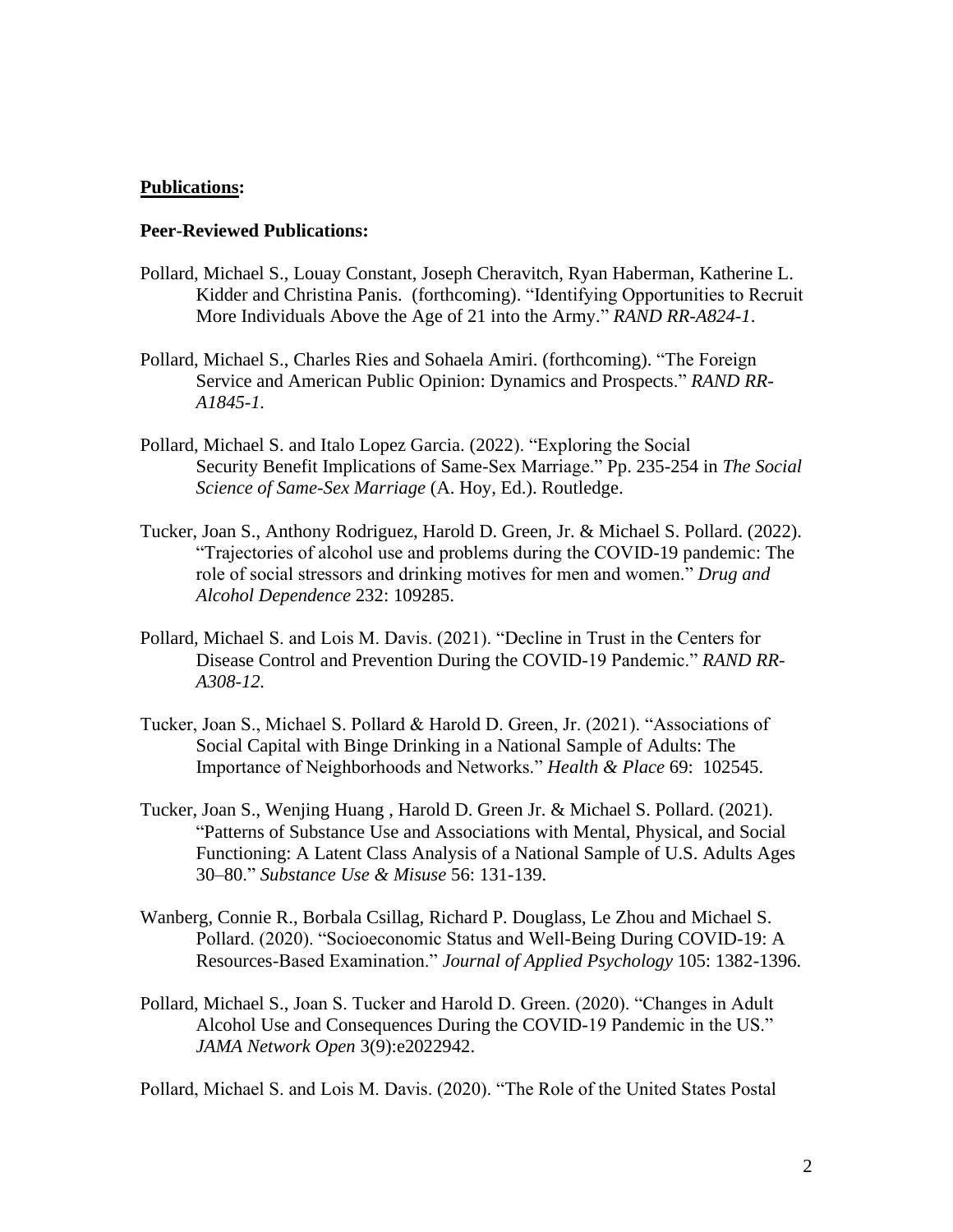Service in the Age of COVID-19." *RAND RR-A308-5.*

- Pollard, Michael S. and Jennifer Kavanagh. (2019). "Profiles of Media Consumption: Platform Choices, Perceptions of Reliability, and Partisanship." *RAND RR-4212- RC.*
- Dalzell, Stephen, Molly Dunigan, Phillip Carter, Katherine Costello, Amy Grace Donohue, Brian Phillips, Michael Pollard and Susan Resetar. (2019). "Manpower Alternatives to Enhance Total Force Capabilities: Could New Forms of Reserve Service Help Alleviate Military Shortfalls?" *RAND RR-3055-OSD.*
- Amaral, Ernesto F.L., Michael S. Pollard, Joshua Mendelsohn & Matthew Cefalu. (2018) "Current and Future Demographics of the U.S. Veteran Population: 2014-2024." *Population Review* 57.
- Pollard, Michael S., Joan S. Tucker, Harold D. Green, Kayla de la Haye, and Dorothy L. Espelage. (2018). "Adolescent peer networks and the moderating role of depressive symptoms on developmental trajectories of cannabis use." *Addictive Behaviors* 76: 34-40.
- Pollard, Michael S. and Matthew Baird. (2017). "The RAND American Life Panel: Technical Description." *RAND RR-1651.*
- Pollard, Michael S. and Joshua Mendelsohn. 2016. "The Final Push: Estimated Popular Vote Totals from the October-November Wave of the RAND Presidential Election Panel Survey." *RAND RR-1792-RC.*
- Pollard, Michael S. and Joshua Mendelsohn. 2016. "Voter Opinions on the Candidates, the Issues, and the Parties." *RAND RR-1758-RC.*
- Mendelsohn, Joshua and Michael S. Pollard. 2016. "Americans are United… in Dissatisfaction with Their Choices." *RAND RR-1726-RC.*
- Mattox, Teryn and Michael S. Pollard. 2016. "Ongoing survey research on post-9/11 Veterans." *RAND RR-1532.*
- Mendelsohn, Joshua and Michael S. Pollard. 2016. "What the ghosts of candidates past can tell us about the general election." *RAND RR-1650-RC.*
- Tucker, Joan S., Brett Ewing, Harold D. Green, Dorothy Espelage, Kayla de la Haye and Michael S. Pollard. 2016. "Longitudinal Associations of Homophobic Name-Calling Victimization with Psychological Distress and Alcohol Use During Adolescence." *Journal of Adolescent Health* 59: 110-115.
- Mendelsohn, Joshua and Michael S. Pollard. 2016. "Politically Polarized, Ideologically … Complicated." *RAND RR-1625-RC.*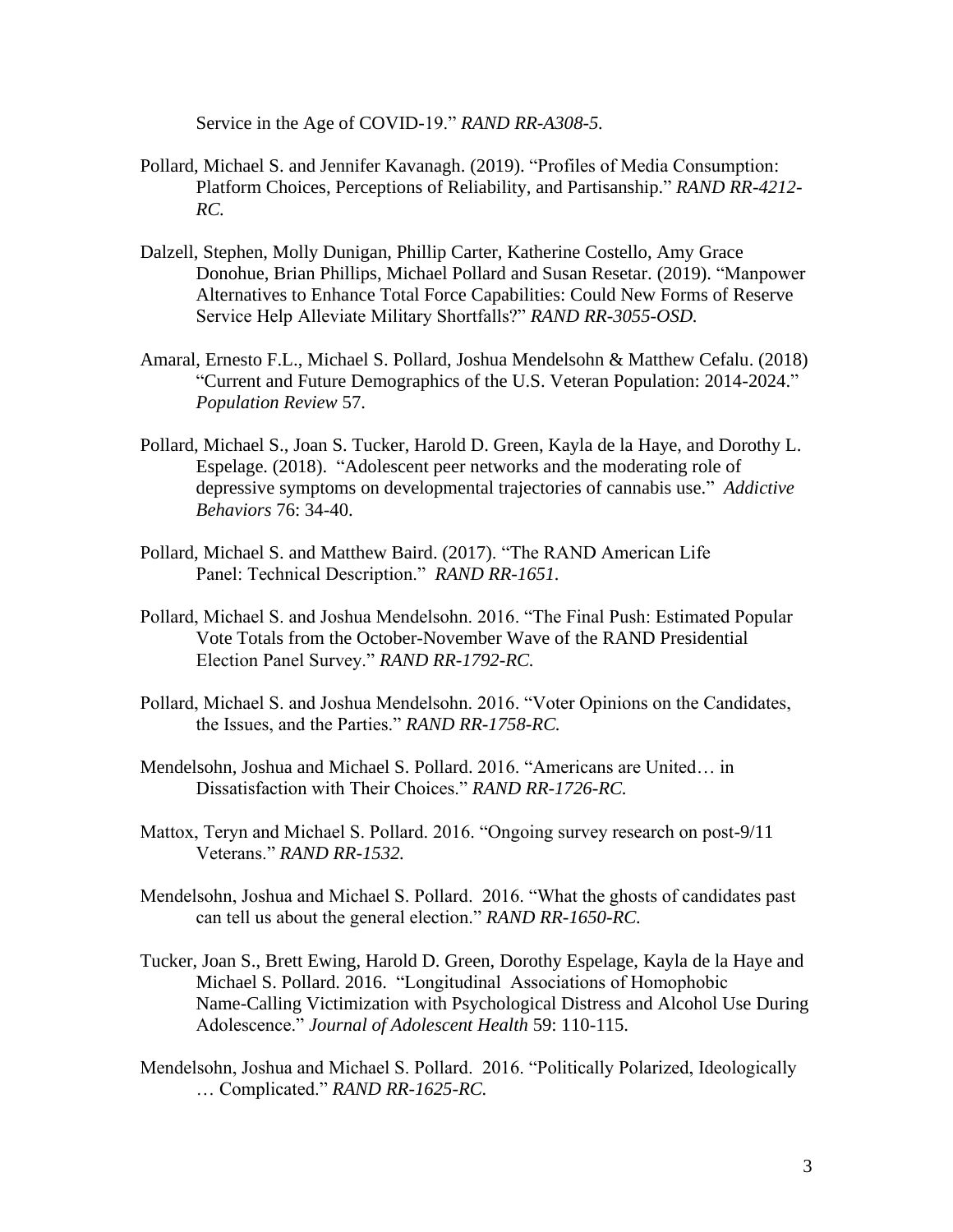- Pollard, Michael S and Joshua Mendelsohn. 2016. "Methodology of the 2016 RAND Presidential Election Panel Survey (PEPS)." *RAND RR-1460-RC/UCLA.*
- Pollard, Michael, Ernesto Amaral, Joshua Mendelsohn, Matthew Cefalu, Amii Kress and Rachel Ross. 2015. "Demographic Projections." Pp. 31-56 in *Current and Projected Characteristics and Unique Health Care Needs of the Patient Population Served by the Department of Veterans Affairs*. Santa Monica, CA: RAND Corporation.
- Eibner, Chrissy, Amii Kress, Andrew Mulcahy, Jaime Hastings, Kristine Brown, Matthew Cefalu, Michael Pollard and Heather Krull. 2015. "Conceptual Framework." Pp 5-30 *in Current and Projected Characteristics and Unique Health Care Needs of the Patient Population Served by the Department of Veterans Affairs*. Santa Monica, CA: RAND Corporation.
- de la Haye, Kayla, Harold D. Green, Michael S. Pollard, David P. Kennedy & Joan S. Tucker. 2015. "Befriending Risky Peers: Factors Driving Adolescents' Selection of Friends with Similar Marijuana Use." *Journal of Youth and Adolescence* 44: 1914-1928.
- Pollard, Michael S., Joan S. Tucker, Kayla de la Haye, Harold D. Green & David P. Kennedy. 2014. "A Prospective Study of Marijuana Use Change and Cessation Among Adolescents." *Drug and Alcohol Dependence* 144: 134-140.
- Carman, Katherine Grace and Michael S. Pollard. 2014. "Methodology of the RAND Midterm 2014 Election Panel." *RAND RR-854-RC.*
- Tucker, Joan S., Kayla de la Haye, David P. Kennedy, Harold D. Green & Michael S. Pollard. 2014. "Peer Influence on Marijuana Use in Different Types of Friendships." *Journal of Adolescent Health* 54: 67-73.
- Fischbach, J.R., D.R. Johnson, K. Kuhn, M. Pollard, C. Stelzner, R. Costello, E. Molina, R. Sanchez, H. Roberts & Z. Cobell. 2014. *2017 Coastal Master Plan: Model Improvement Plan, Storm Surge and Risk Assessment Improvements (Subtask 4.9)*. Version III. (pp.1-215). Baton Rouge, Louisiana: Coastal Protection and Restoration Authority.
- de la Haye, Kayla, Harold Green, David Kennedy, Michael S. Pollard, Joan Tucker. 2013. "Selection and Influence Mechanisms Associated with Marijuana Initiation and Use in Adolescent Friendship Networks." *Journal of Research on Adolescence* 23: 474-486.
- Green, Harold, Mariana Horta, Kayla de la Haye, Joan S. Tucker, David P. Kennedy & Michael Pollard. 2013. "Peer Influence and Selection Processes in Adolescent Smoking Behavior: A Comparative Study." *Nicotine and Tobacco*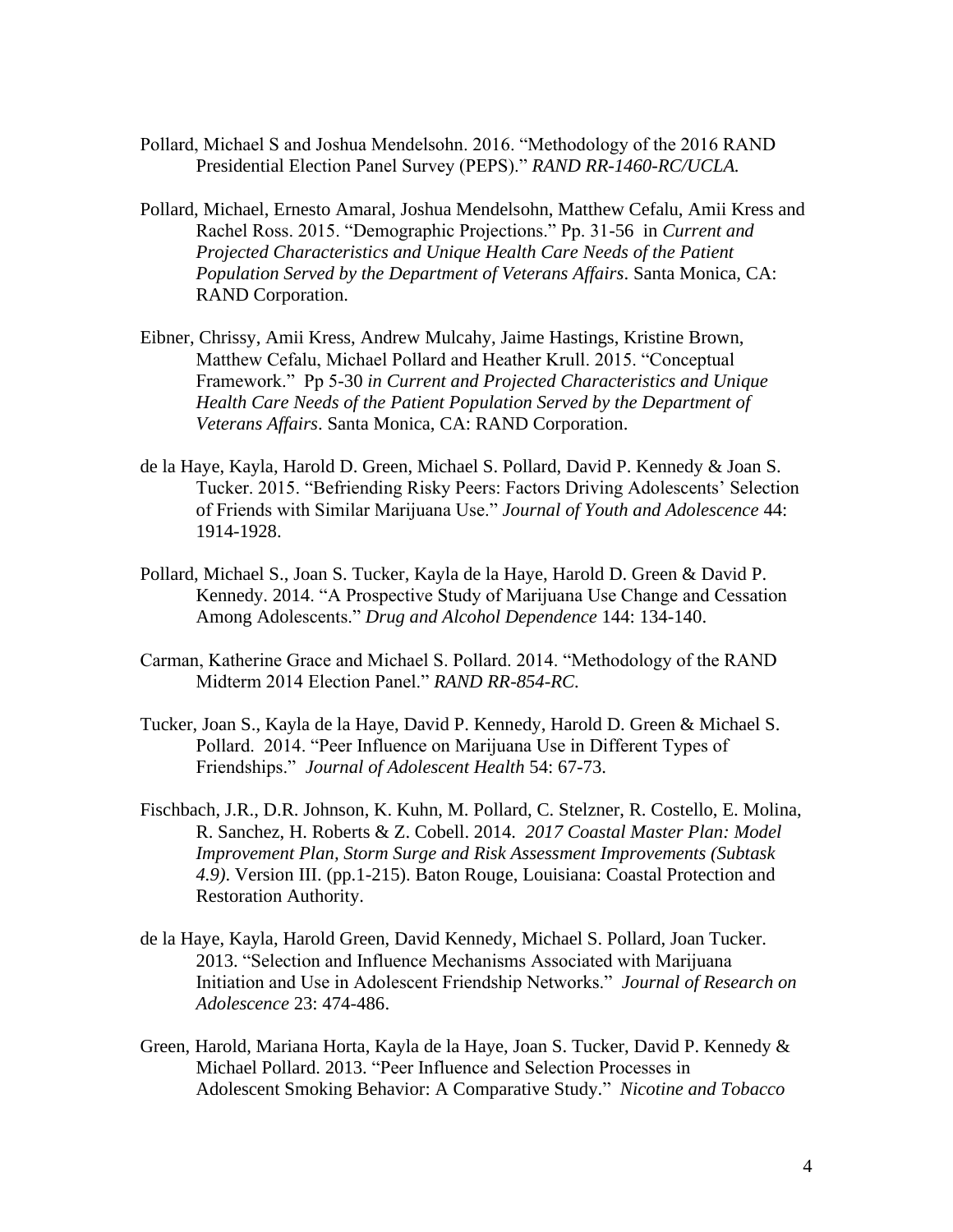*Research* 15: 534-541.

- Tucker, Joan S., Michael S. Pollard, Kayla de la Haye, David P. Kennedy & Harold D. Green. 2013. "Neighborhood Characteristics and the Initiation of Marijuana Use and Binge Drinking." *Drug and Alcohol Dependence* 128: 83-89.
- Karney, Benjamin R., David S. Loughran, and Michael S. Pollard. 2012. "Comparing Marital Status and Divorce Status in Civilian and Military Populations." *Journal of Family Issues* 33: 1572-1594.
- Go, Myong-Hyun, Joan S. Tucker, Harold D. Green, Michael Pollard & David Kennedy. 2012. "Social Distance and Homophily in Adolescent Smoking." *Drug and Alcohol Dependence* 124: 347-354*.*
- Tucker, Joan S., Maria O. Edelen, Myong-Hyun Go, Michael S. Pollard, Harold D. Green & David P. Kennedy. 2012. "Resisting Smoking When a Best Friend Smokes: Do Intrapersonal and Contextual Factors Matter?" *Journal of Research on Adolescence* 22: 113-122.
- Pollard, Michael S., Joan Tucker, Harold D. Green, David P. Kennedy, & Myong-Hyun Go. 2011. "Romantic Attraction and Adolescent Smoking Trajectories." *Addictive Behaviors* 36: 1275-1281.
- Kennedy, David P., Joan S. Tucker, Michael S. Pollard, Myong-Hyun Go, & Harold D. Green. 2011. "Adolescent Romantic Relationships and Change in Smoking Status." *Addictive Behaviors* 36: 320-326.
- Collins, Rebecca L., Michael S. Pollard, Steven M. Asch, & Nicole K. Eberhart. 2010. "Health Implications" in *Sexual Orientation and U.S. Military Personnel Policy: An Update of RAND's 1993 Study*. RAND MG-1056-OSD.
- Meadows, Sarah O., Nicole K. Eberhart, Michael S. Pollard, & Rebecca L. Collins. 2010. "Sexual Orientation and Disclosure" in *Sexual Orientation and U.S. Military Personnel Policy: An Update of RAND's 1993 Study*. RAND MG-1056- OSD.
- Pollard, Michael S., Joan S. Tucker, Harold D. Green, David Kennedy, & Myong-Hyun Go. 2010. "Friendship Networks and Trajectories of Adolescent Tobacco Use." *Addictive Behaviors* 35: 678-685.
- Go, Myong-Hyun., Harold D. Green, David Kennedy, Michael Pollard, & Joan S. Tucker. 2010. "Peer Influence and Selection Effects on Adolescent Smoking." *Drug and Alcohol Dependence* 109: 239-242.
- Davis, Lois M., Michael Pollard, Kevin Ward, Jeremy M. Wilson, Danielle M. Varda, Lydia Hansell, & Paul Steinberg. 2010. *Long-Term Effects of Law*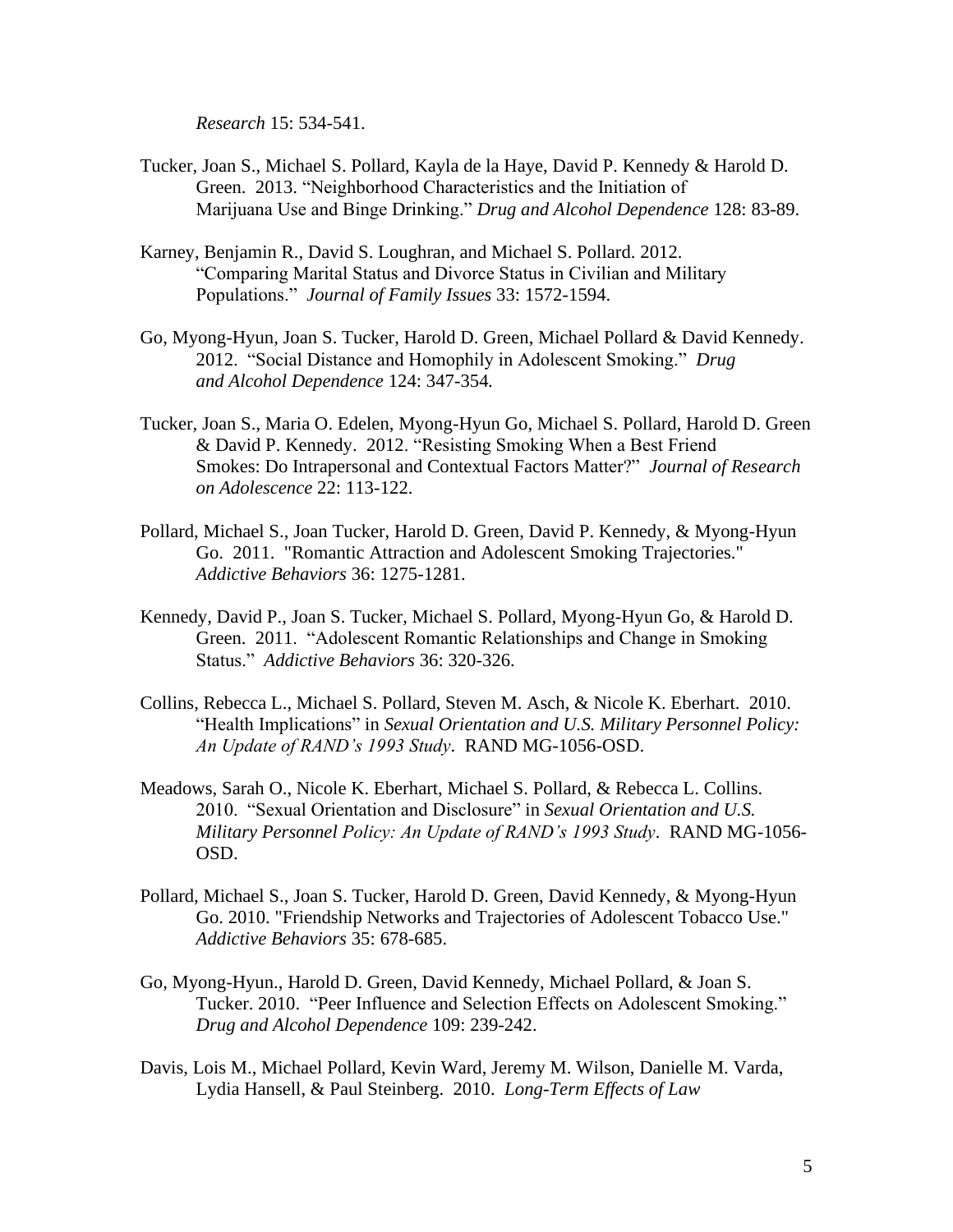*Enforcement's Post-9/11 Focus on Counterterrorism and Homeland Security.*  RAND MG-1031-NIJ.

- Davis, Lois M., Michael Pollard, Jeremiah Goulka, Katherine Mack, Russell Lundberg & Paul Steinberg. 2008. *The Role of the United States Postal Service in Public Safety and Security: Implications of Relaxing the Mailbox Monopoly*. RAND MG-800-USPS.
- Connolly, Mark P., Michael S. Pollard, Stijn Hoorens, Brian R, Kaplan, Selwyn P. Oskowitz & Sherman J. Silber. 2008. "Long-term Economic Benefits Attributed to IVF Conceived Children: A Lifetime Tax Calculation." *The American Journal of Managed Care* 14: 598-604.
- Pollard, Michael S. and Kathleen Mullan Harris. 2007. "Measuring Cohabitation in Add Health." Pp. 35-52 in *Handbook of Measurement Issues in Family Research* (Hofferth, S.L. and L.M. Casper, eds.). Mahwah, NJ: Lawrence Earlbaum.
- McCarthy, Kevin, D.J. Peterson, Narayan Sastry and Michael Pollard. 2006. *The Repopulation of New Orleans After Hurricane Katrina*, RAND TR-369.
- Wu, Zheng, Margaret J. Penning, Michael S. Pollard, and Randy Hart. 2003. "In Sickness and in Health: Does Cohabitation Count?" *Journal of Family Issues* 24: 811-838.
- Pollard, Michael S. and S. Philip Morgan. 2002. "Emerging Parental Gender Indifference? Sex Composition of Children and the Third Birth." *American Sociological Review* 67:600-613.
- Wu, Zheng and Michael S. Pollard. 2000. "Economic Circumstances and the Stability of Nonmarital Cohabitation." *Journal of Family Issues* 21: 303-328.
- Pollard, Michael S. and Zheng Wu. 1998. "Divergence of Marriage Patterns in Quebec and Elsewhere in Canada." *Population and Development Review* 24: 329-356.
- Wu, Zheng and Michael S. Pollard. 1998. "Social Support Among Unmarried and Childless Elderly Persons." *Journal of Gerontology: Social Sciences* 53B: S324- S335.

#### **Other Publications:**

- Dossani, Rafiq, Peter Glick, Michael Pollard & Alexander D. Rothenberg. 2014. *Pakistan Urban Sector Assessment*. Report for The World Bank.
- Pollard, Michael S. and Kathleen Mullan Harris. 2013. "Nonmarital Cohabitation, Marriage, and Health Among Adolescents and Young Adults." RAND WR-997.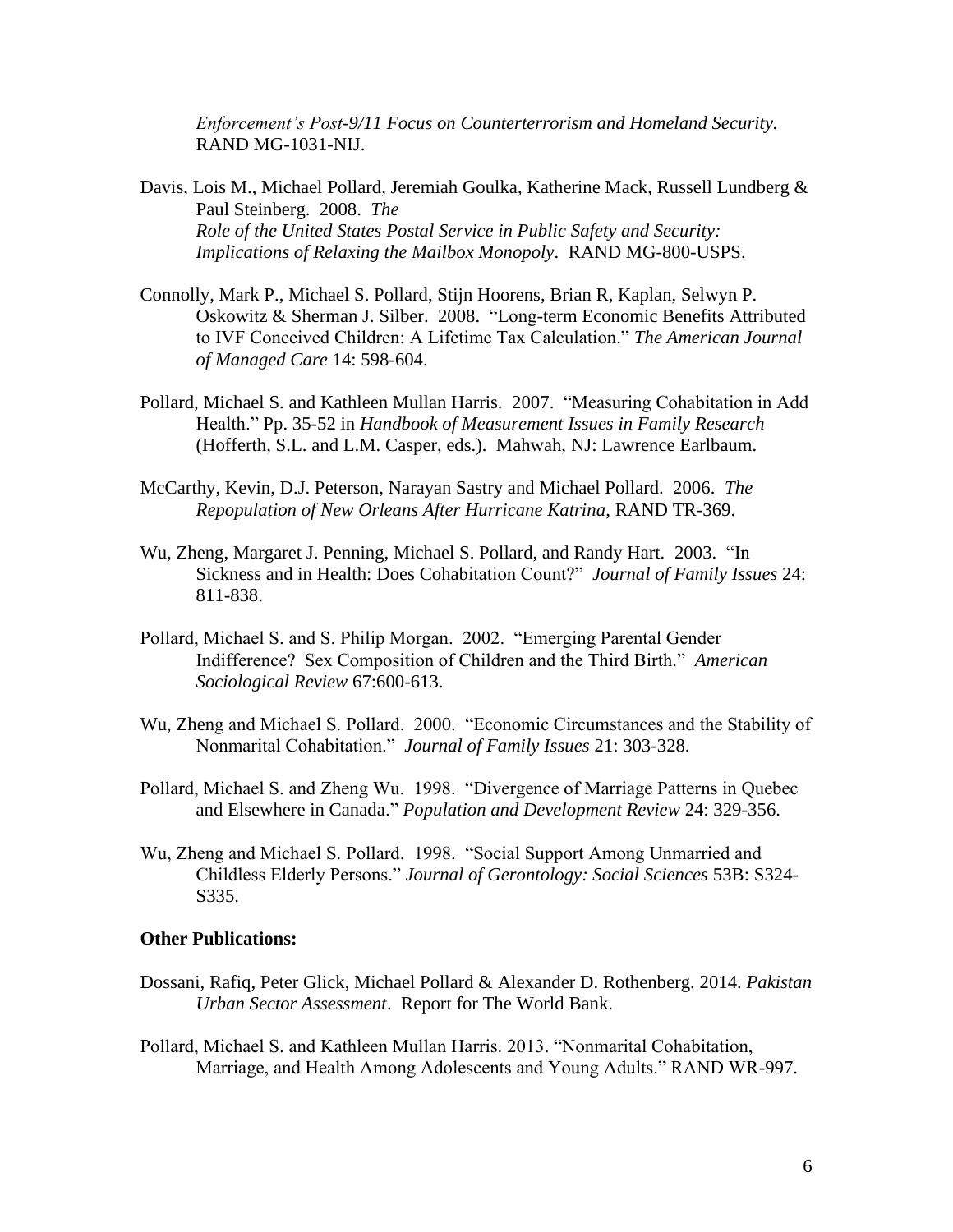- Pollard, Michael S., Harold D. Green, David P. Kennedy, Myong-Hyun Go & Joan S. Tucker. 2013. "Adolescent Friendship Networks and Trajectories of Binge Drinking." RAND WR-998.
- Pollard, Michael S. and Kathleen Mullan Harris. 2013. "Cohabitation and Marriage Intensity." RAND WR-1001.
- Review of *Genetic Influences on Human Fertility and Sexuality: Theoretical and Empirical Contributions from the Biological and Behavioral Sciences* (Eds. J.L. Rodgers, D.C. Rowe, and W.B. Miller) for the journal *Social Biology* 48:333-335 (2001).

# **Works Under Review and In Progress:**

Lee, Soojin, Michael S. Pollard and Rafiq Dossani. "Developing Policies in Korea to Support the Fertility Rate and Promote Women's Labor Force Participation."

#### **Grants and Contracts Awarded:**

| 2021-2022  | Office of the Under Secretary of Defense for Personnel and Readiness<br>(OUSD(P&R)) contract for project titled "Projections of DOD's<br>Population of Employees with Disabilities, Future Requirements, and<br>Impact on Compliance." (co-PI) |
|------------|------------------------------------------------------------------------------------------------------------------------------------------------------------------------------------------------------------------------------------------------|
| 2020-2022  | NIAAA Urgent Competitive Revision to R01 grant "Adult Social<br>Networks and Wellbeing" for COVID-19 expansion of project. (PI)                                                                                                                |
| 2020-2021. | Una Chapman Cox Foundation contract for project titled "The Foreign<br>Service and American Public Opinion." (co-PI)                                                                                                                           |
| 2018-2019  | Assistant Secretary of the Army – Manpower and Reserve Affairs contract<br>for project titled "Identifying Opportunities to Recruit More Youth Above<br>the Age of 21 Into the Army." $(PI)$                                                   |
| 2018-2019  | RAND RIR grant for project titled "Behavioral Influences on Voter<br>Turnout." (PI)                                                                                                                                                            |
| 2018-2023  | NIAAA R01 grant for project titled "Adult Social Networks and<br>Wellbeing." (PI)                                                                                                                                                              |
| 2017-2018  | RAND RIR grant for project titled "Information Consumption and<br>Reliability." (PI)                                                                                                                                                           |
| 2016       | MRRC grant for project titled "Exploring the Social Security Benefit<br>Implications of Same-Sex Marriage." (PI)                                                                                                                               |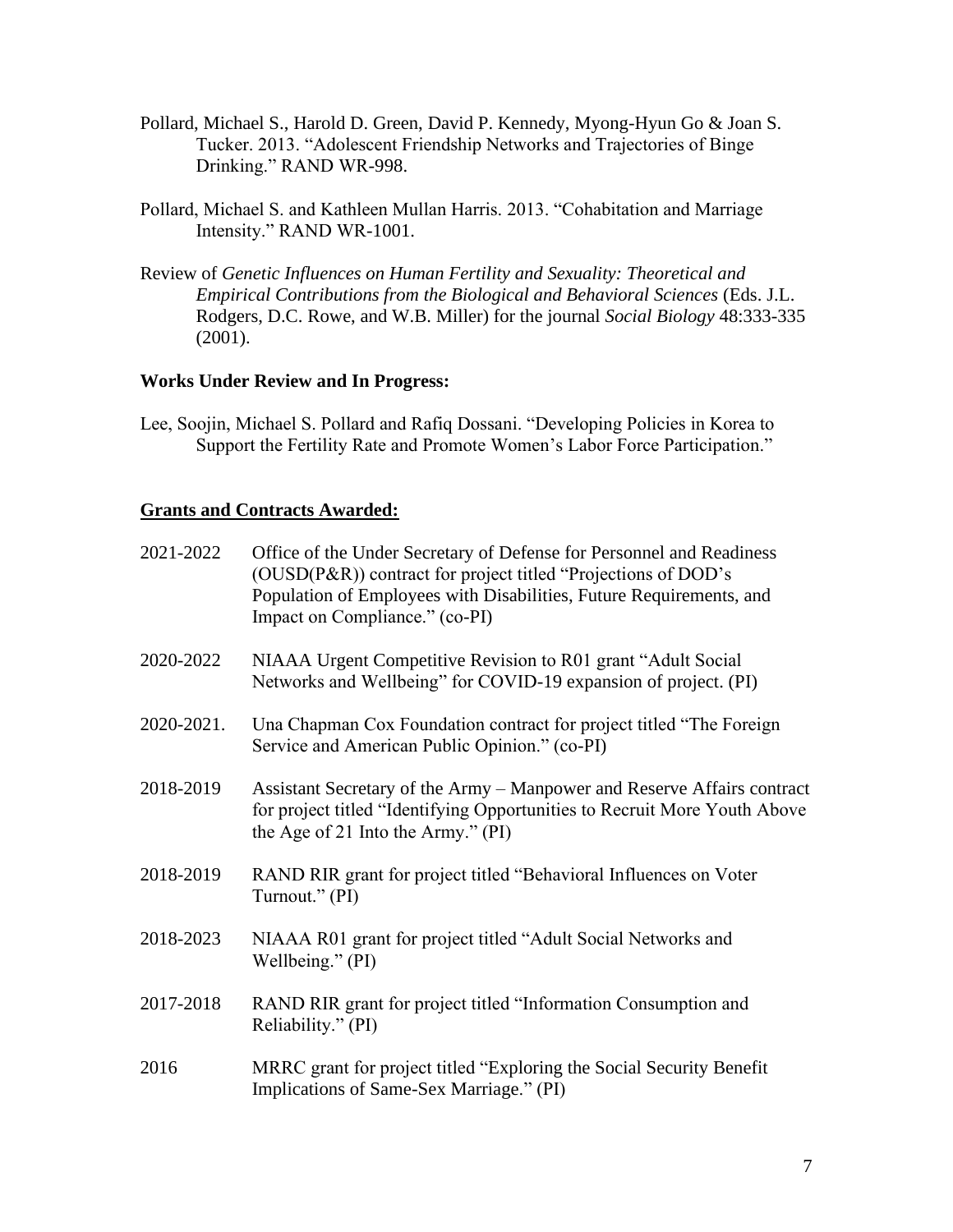| 2015      | RAND RIR grant for project titled "2016 RAND Presidential Election<br>Panel Survey (PEPS)." (PI)                                                                                                                                   |
|-----------|------------------------------------------------------------------------------------------------------------------------------------------------------------------------------------------------------------------------------------|
| 2014      | RAND RIR grant for project titled "RAND 2014 Midterm Election<br>Opinion Study." (PI)                                                                                                                                              |
| 2013-2016 | UCLA Subcontract: "L.A. FANS Integrated User Training and Support."<br>(PI)                                                                                                                                                        |
| 2013-2014 | RAND IR&D grant for project titled "Exploring the Formation of an<br>American Veterans Panel." (PI)                                                                                                                                |
| 2012-2013 | RAND Center for the Study of Aging pilot grant for project titled "Social<br>Isolation, Loneliness, and Mortality in Old Age." (PI)                                                                                                |
| 2012-2013 | Roybal Center on Financial Decision Making seed grant for project titled<br>"Unmarried Childless Elderly and Health" The Roles of Social Support<br>and Expenditures." (PI)                                                        |
| 2010-2013 | NICHD R03 grant for project titled "Nonmarital Cohabitation in<br>Adolescence and Young Adulthood." (PI)                                                                                                                           |
| 2009-2012 | NIAAA R21 grant for project titled "Friendship Networks and Alcohol<br>Use in Adolescence and Young Adulthood" (PI)                                                                                                                |
| 2007-2011 | Tobacco-Related Disease Research Program grant for project titled<br>"Social Context of Smoking in Adolescence and Young Adulthood." (with<br>Joan Tucker, PI and David Kennedy, co-PI).                                           |
| 2007      | Ferring Pharmaceuticals contract for project titled "Lifetime Net Present<br>Value of Children Born using in-vitro fertilization (IVF) compared to<br>Naturally conceived Children: A Simplified US Calculation." (PI)             |
| 2006      | RAND Center for the Study of Aging seed grant for project titled " <i>Effects</i> "<br>of Social Institutions On Health Inequalities In Mid- and Late-Life" (with<br>Megan Beckett, co-PI).                                        |
| 1999-2003 | Social Sciences and Humanities Research Council of Canada (grant no.<br>752-99-0114). Doctoral Fellowship for the project titled "Emerging<br>Gender Indifference? Demographic Indicators of a Changing Gender<br>$System$ ." (PI) |
|           |                                                                                                                                                                                                                                    |

# **Papers Presented at Professional Conferences**

Pollard, Michael S., Harold D. Green and Joan S. Tucker. "The Impact of COVID-19 and Social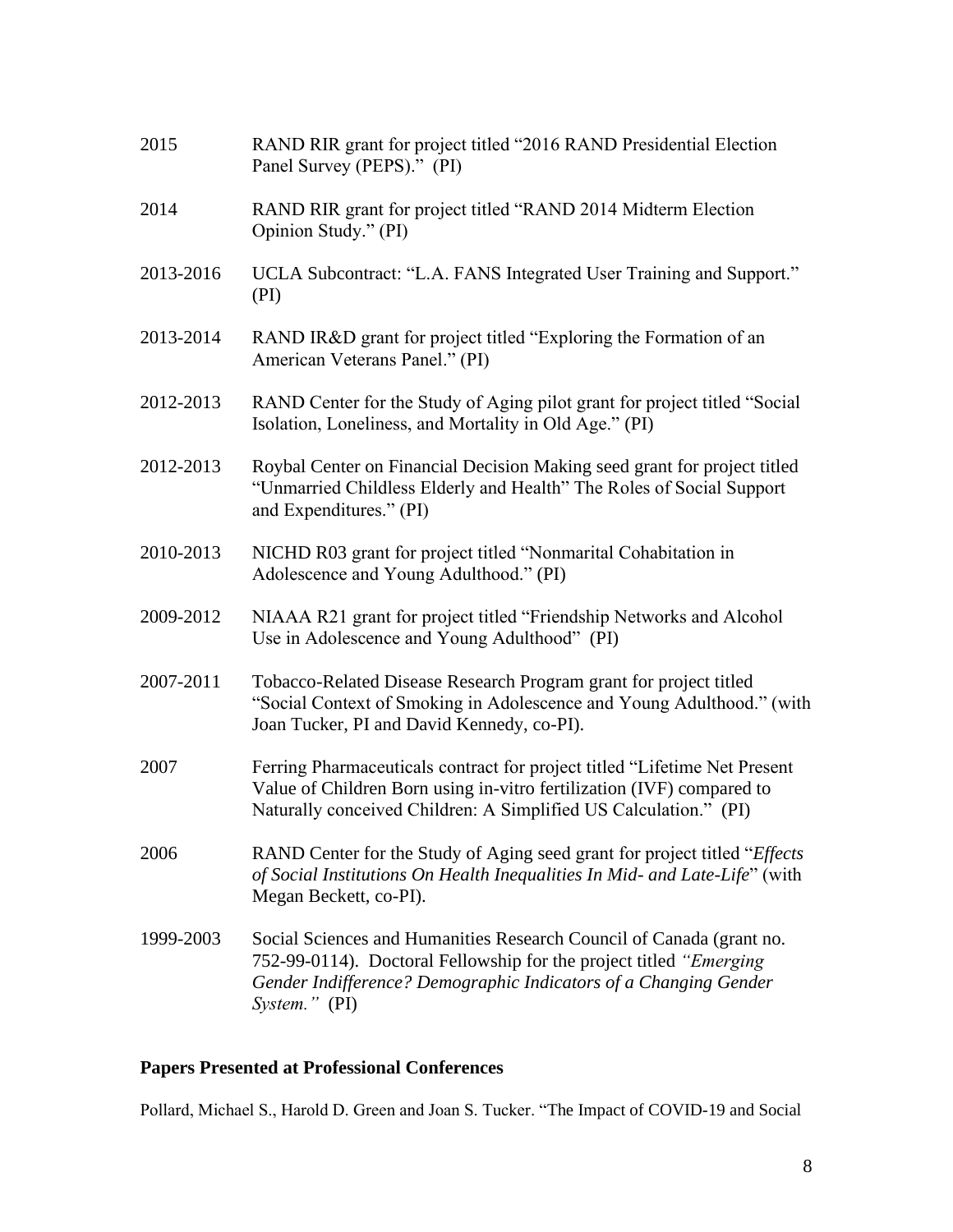Networks on Adult Alcohol Use." Paper presented at 2021 American Sociological Association Annual Meetings, August 6-10, Virtual Meeting.

- Pollard, Michael S. "Changes in Adult Alcohol Use During COVID-19." Paper presented at the New England Prevention Technology Transfer Center (PTTC) webinar "Changes in Alcohol Consumption and Policy Amidst the Pandemic." May 11, 2021.
- Pollard, Michael S., Harold D. Green and Joan S. Tucker. "Personal Network Predictors of Alcohol Use in Middle and Older Adulthood." Paper presented at 2021 Collaborative Perspectives on Addiction Annual Meeting, March 17-19, Virtual Meeting.
- Pollard, Michael S. & Italo Lopez Garcia. "Exploring the Social Security Benefit Implications of Same-Sex Marriage." Paper presented at 2020 Population Association of America Annual Meeting, April 22-25, Washington, DC.
- Pollard, Michael S. & Italo Lopez Garcia. "Exploring the Social Security Benefit Implications of Same-Sex Marriage." Paper presented at 2019 American Sociological Association Annual Meetings, August 10-13, New York, NY.
- Pollard, Michael S. and Joshua Mendelsohn. 2017. "The RAND 2016 Presidential Election Panel Survey (PEPS): Tracking Trump's Win." Paper presented at the 2017 AAPOR Annual Conference, May 18-21, New Orleans, LA.
- Pollard, Michael S., Alerk Amin and Joshua Mendelsohn. 2016. "The RAND 2016 Presidential Poll Baseline Data." Paper presented at the 2016 AAPOR Annual Conference, May 12-15, Austin, TX.
- Pollard, Michael, Ernesto Amaral, Joshua Mendelsohn, Matthew Cefalu, Amii Kress and Rachel Ross. "Current and Future Demographics of the Veteran Population: 2014-2024." Paper presented at the 2016 Population Association of America meetings, March 31-April 2, Washington, DC.
- Pollard, Michael S., Harold D. Green, Jr., Kayla de la Haye, Joan S Tucker, Dorothy L. Espelage. "Local Friendship Networks, Communities, and Trajectories of Adolescent Marijuana and Alcohol Use." Paper presented at the 2015 INSNA Sunbelt conference, June 23-28, Brighton, UK.
- Pollard, Michael S., Teryn Mattox & Joy Moini. "Assessing Longitudinal Data Needs: The American Veterans Panel." Paper presented at 2014 Western Economic Association meetings, June 27-July 1, Denver, CO.
- Pollard, Michael S., Harold D. Green, Kayla de la Haye, Joan Tucker & David Kennedy. "Friendship Networks and the Roles of Family, School, and Neighborhood Context on Initiation of Alcohol Use in Early Adolescence." Paper presented at 2014 Population Association of America meetings, May 1-3, Boston, MA.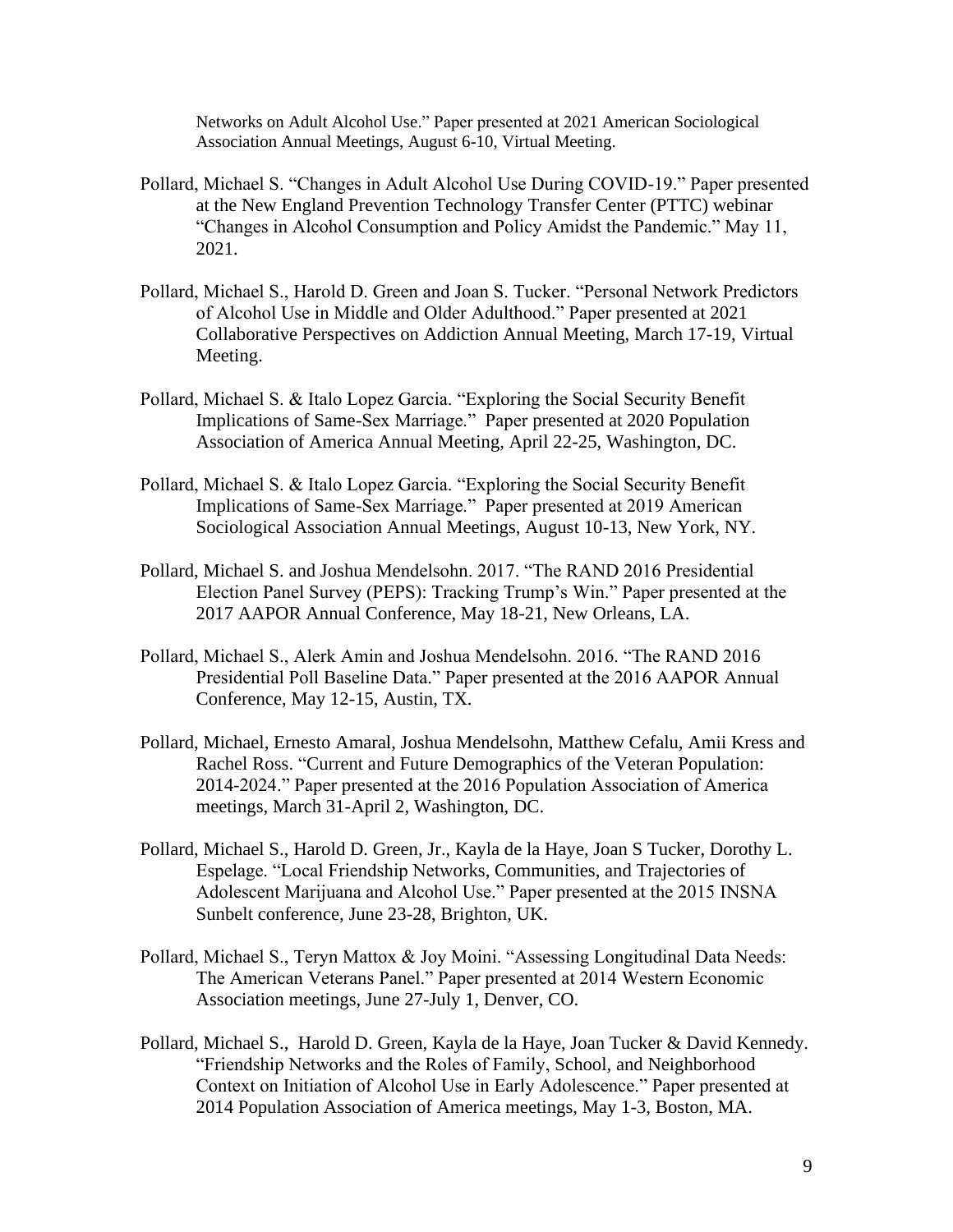- Pollard, Michael S., Harold D. Green, Jr., Kayla de la Haye, Joan S Tucker, Matthew A Hoover, Dorothy L. Espelage. "Friendship Networks and Trajectories of Early Adolescent Marijuana and Alcohol Use." Paper presented at the 2014 INSNA Sunbelt conference, February 19-23, St. Pete Beach, FL.
- Pollard, Michael S., Joan S, Tucker, Kayla de la Haye, Harold D. Green, David P. Kennedy. "One-year Prospective Study of Marijuana Use Cessation Among Adolescents." Paper presented at 2013 American Sociological Association meetings, August 10-13, New York, NY.
- Brownell, Peter B., Margaret M. Weden, Jeremy N. V. Miles & Michael S. Pollard. "The Intergenerational Transmission of Cigarette Smoking: Comparing Among Hispanic and Non-Hispanic Black and White Youth." Paper presented at 2013 Population Association of America meetings, April 11-13, New Orleans, LA.
- de la Haye, Harold Green, David Kennedy, Michael Pollard & Joan Tucker. "Social Networks Within Broader Systems: Adolescent Substance Use in two Dynamic Social Networks." Paper presented at 2013 American Academy of Health Behavior – Systems Thinking and Analysis in Health Behavior Research, March 17-20, Santa Fe, NM.
- Kennedy, David, Kayla de la Haye, Harold Green, Michael Pollard, Brett Ewing, Joan Tucker. "Romantic Partners, Peers and Drinking: Selection and Influence Mechanisms Associated with Drinking." Paper presented at the 2012 Add Health User's Conference, July 26-27, Bethesda, MD.
- Pollard, Michael S., Joan S. Tucker, Harold D. Green, David P. Kennedy & Myong-Hyun Go. "Structural Position in Adolescent Friendship Networks and Trajectories of Substance Use." Paper presented at the 2012 Annual Meeting of the Research Society on Alcoholism, June 23-27, San Francisco, CA.
- Pollard, Michael S, Margaret M. Weden, Peter Brownell & Jeremy N. V. Miles. "Nativity and Intergenerational Transmission of Smoking." Paper presented at the 2012 Population Association of America meetings, May 3-5, San Francisco, CA.
- De la Haye, Kayla, Harold Green, David Kennedy, Michael Pollard, Joan Tucker. "Selection and Influence Mechanisms Associated with Marijuana Initiation and Use in Adolescent Friendship Networks." Paper presented at Sunbelt Social Networks Conference March 12-18, 2012, Redondo Beach, CA.
- De la Haye, Kayla, Harold Green, David Kennedy, Michael Pollard, Joan Tucker. "Peers and Pot: Selection and Influence Mechanisms Associated with Marijuana Initiation and Use in Adolescent Friendship Networks." Paper presented at the Biennial Society for Research on Adolescence meetings, March 8-10,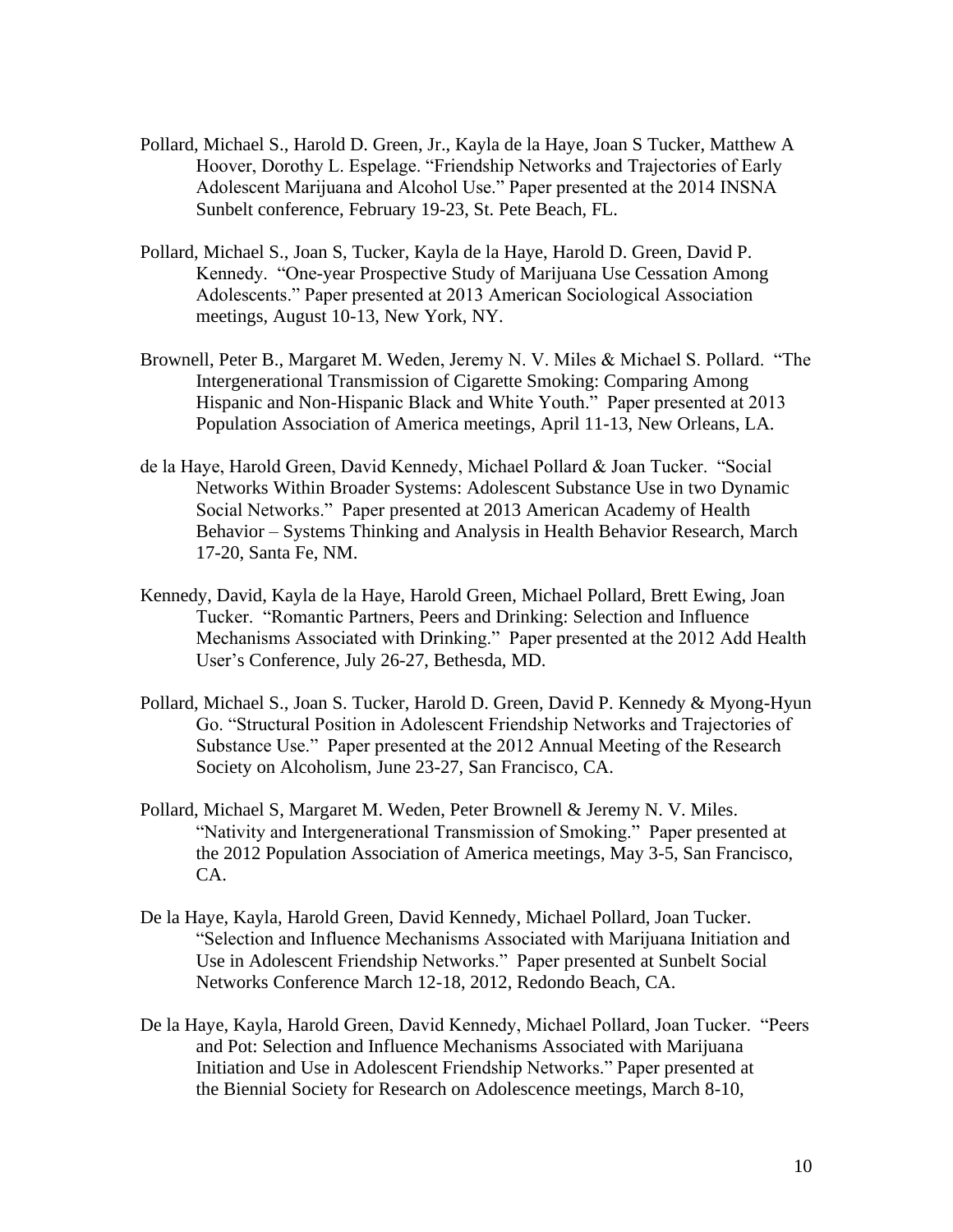Vancouver, BC, Canada.

- Pollard, Michael S. and Kathleen Mullan Harris. "Nonmarital Cohabitation, Marriage, and Health Among Adolescents and Young Adults." Paper presented at the 2011 Annual Meetings of the American Sociological Association, August 20-23, Las Vegas, NV.
- Pollard, Michael S., Harold D. Green, David Kennedy, & Myong-Hyun Go. "Friendship Networks and Trajectories of Binge Drinking." Paper presented at the 2011 Population Association of America meetings March 31-April 2, Washington, DC.
- Pollard, Michael S., Harold D. Green, David Kennedy, & Myong-Hyun Go. "Friendship Networks and Trajectories of Binge Drinking." Paper presented at the 2010 Add Health User's Group Conference, July 22-23, Bethesda, MD.
- Go, Myong-Hyun, Michael Pollard, Harold Green, and David Kennedy. "Do Peers Lead Adolescents to Alcohol Drinking, or Does Drinking Lead to Friendships?" Paper presenter at the 2010 Add Health Users Group Conference, July 22-23, Bethesda, MD.
- Pollard, Michael S., Joan Tucker, Harold D. Green, David Kennedy, & Myong-Hyun Go. "Sexual Orientation and Trajectories of Adolescent Smoking." Paper presented at the 2010 Population Association of America Meetings, April 13-15, Dallas, Texas.
- Go, Myong-Hyun, Harold D. Green, David Kennedy, Joan S. Tucker & Michael S. Pollard. "Effective Smoking Cessation Programs for Adolescent Smokers in Schools." Paper presented at the 2009 Association for Public Policy Analysis and Management meetings, November 5-7, Washington, DC.
- Pollard, Michael S., Joan Tucker, Harold D. Green, David Kennedy, & Myong-Hyun Go. "Friendship Networks and Trajectories of Adolescent Smoking." Paper presented at the 2009 American Sociological Association meetings, August, San Francisco, CA.
- Green, Harold D., David Kennedy, Joan S. Tucker, Michael S. Pollard & Myong-Hyun Go. "Co-evolutionary Models of Smoking Behaviors and Friendship Among Adolescents: Results of a Comparative Study." Paper presented at the 2009 International Network for Social Network Analysis Sunbelt meetings, March 10- 15, San Diego, CA.
- Go, Myong-Hyun, Harold D. Green, David Kennedy, Michael S. Pollard & Joan S. Tucker. "Relational Cost of Smoking Cessation for Adolescents in School." Paper presented at the 2009 International Network for Social Network Analysis Sunbelt meetings, March 10-15, San Diego, CA.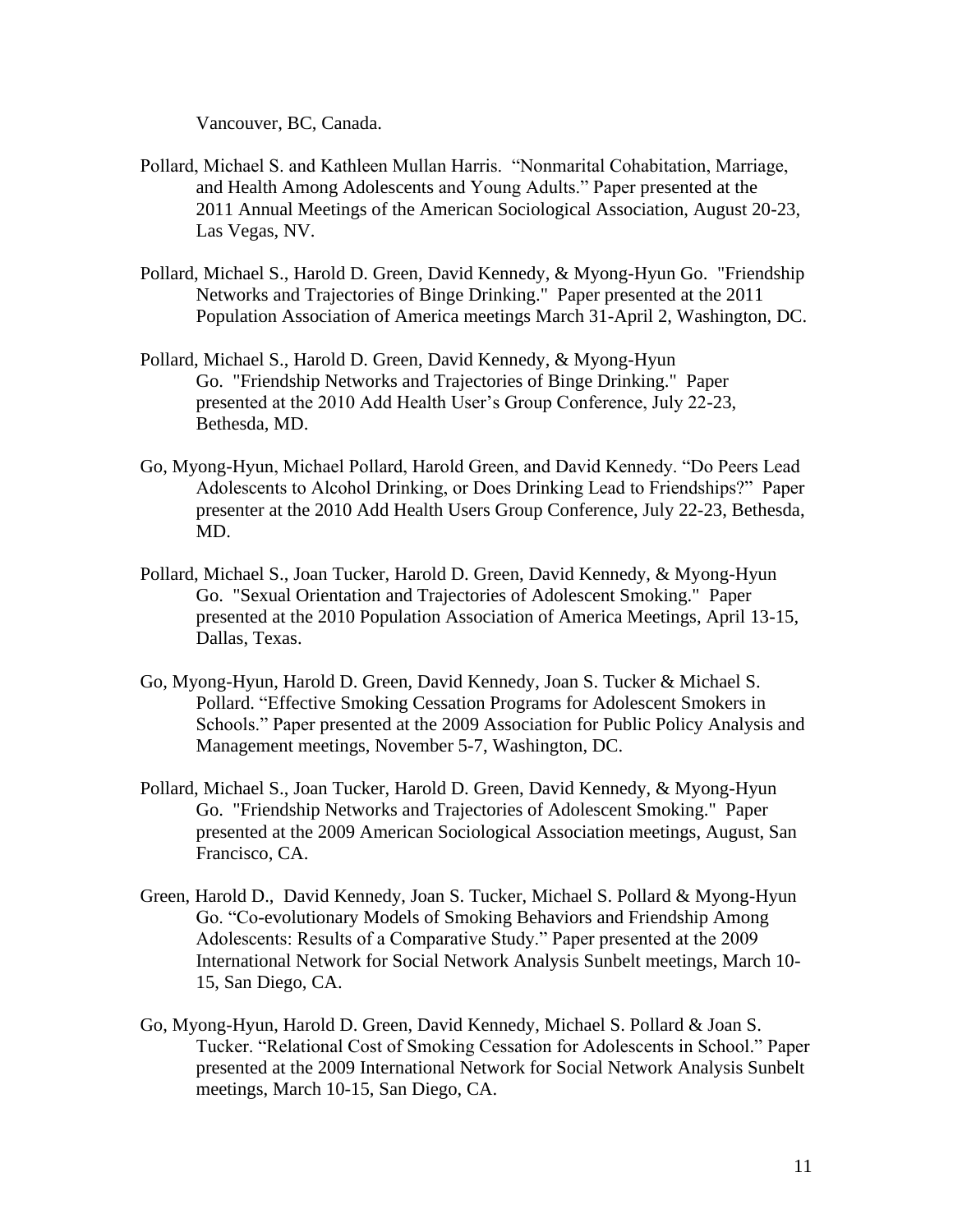- Pollard, Michael S., Joan Tucker, Harold D. Green, David Kennedy, & Myong-Hyun Go. "Friendship Networks and Trajectories of Adolescent Tobacco Use." Paper presented at the 2008 Add Health User's Group Conference, July 24-25, Bethesda, MD.
- Pollard, Michael S., Benjamin Karney and David Loughran. "Comparing Rates of Marriage and Divorce in Civilian and Military Populations." Paper presented at the 2008 Annual Meetings of the Population Association of America, April 17-19, 2008, New Orleans, LA.
- Pollard, Michael S. and Narayan Sastry, "Disparities in Birthweight by Maternal Educational Attainment and Race/Ethnicity: An Illustrative Example of a New Modeling Approach." Paper presented at the 2007 Annual Meetings of the Population Association of America, March 29-31, 2007, New York, NY.
- Beckett, Megan, Marc Elliott, Michael S. Pollard and Marika Suttorp. "Social Institutions and Health Inequalities: A Cross-National Perspective." Paper presented at the 2007 Annual Meetings of the Population Association of America, March 29-31, 2007, New York, NY.
- Beckett, Megan and Michael S. Pollard. "Effects of Social Institutions on Health Inequalities in Mid- and Late-Life." Paper presented at the Workshop on Comparative International Research Based on HRD, ELSA, and SHARE, July 10- 11, 2006, RAND, Santa Monica, CA.
- Pollard, Michael S. and Kathleen Mullan Harris. "Nonmarital Cohabitation and Health." Paper presented at the 2005 Annual Meetings of the Population Association of America, March 31-April 2, 2005, Philadelphia, PA.
- Pollard, Michael S. and S. Philip Morgan. "Sons and Daughters: Father's Involvement and Marital Stability." Paper to be presented at the 2004 Annual Meetings of the American Sociological Association, August 14-17, 2004, San Francisco, CA.
- Pollard, Michael S. and Kathleen Mullan Harris. "Nonmarital Cohabitation and Health." Paper presented at the 2004 Add Health Users Group Conference, July 20-21, 2004, Bethesda, MD.
- Pollard, Michael S. "Markov Variation and Sex Ratio Dependence in the United States." Paper presented at the 2004 Annual Meetings of the Population Association of America, April 1-3, 2004, Boston, MA.
- Pollard, Michael S. and Kathleen Mullan Harris. "Describing Cohabitation and Marriage in Add Health." Paper presented at the Measurement Issues in Family Demography (Counting Couples II) Conference, November 13-14, 2003, Bethesda, MD.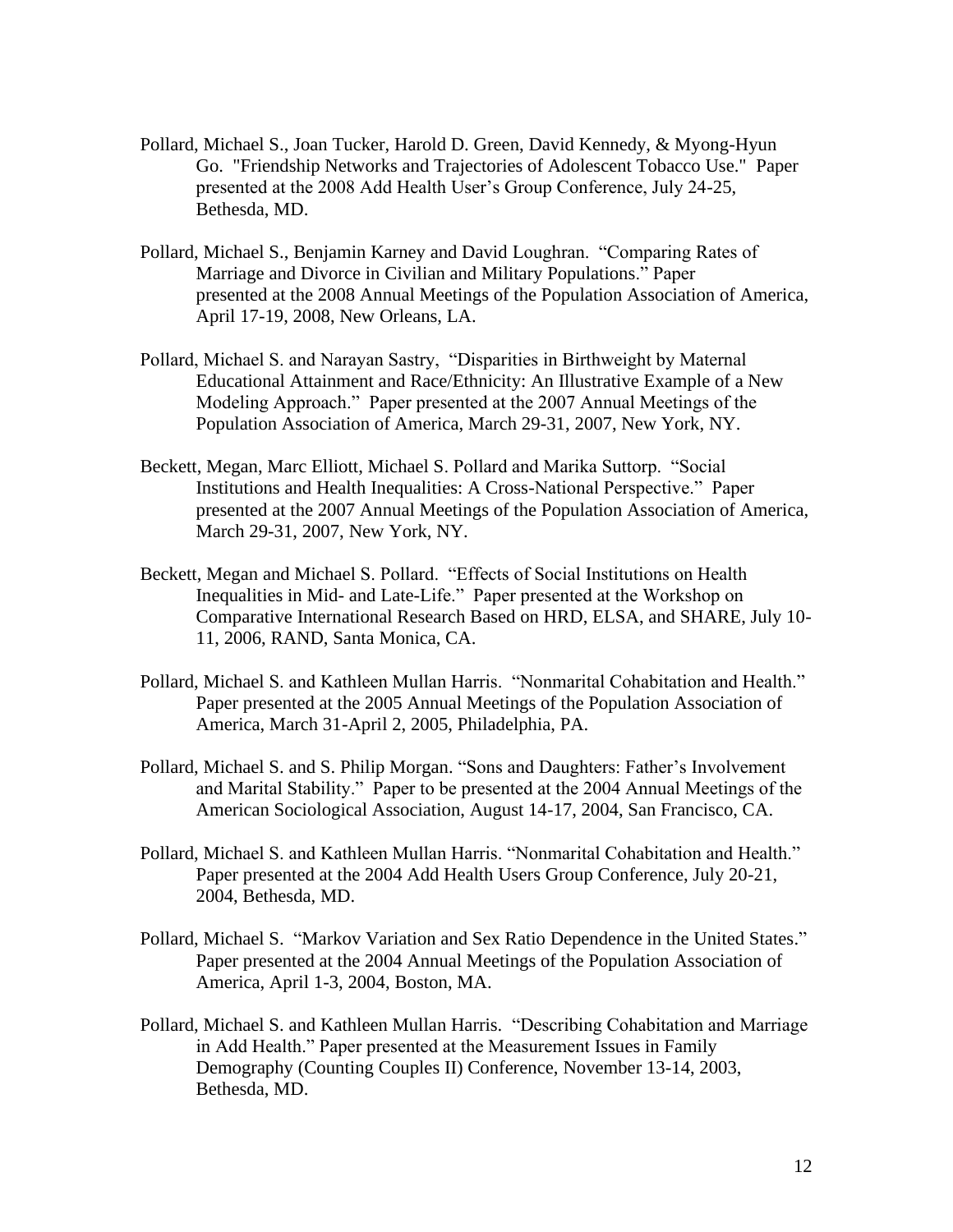- Pollard, Michael S. "Sons and Daughters: Father's Involvement and Marital Stability." Paper presented at the 2003 Annual Meetings of the Population Association of America, May 1-3, 2003, Minneapolis, MN.
- Morgan, S. Philip and Michael S. Pollard. "Do Parents of Girls Really Have a Higher Risk of Divorce?" Paper presented at the 2002 Annual Meetings of the Population Association of America, May 9-11, 2002, Atlanta, GA.
- Pollard, Michael S. and Larry S. Corder. "Chronic Disability in the U.S. Elderly Population: A Review of Trends, Causes, and Implications." Paper presented at the 2001 Southern Demographic Association Meetings, October 11-13, 2001, Miami, FL.
- Pollard, Michael S. and S. Philip Morgan. "Sex Composition of Children and the Third Birth." Paper presented at the 2001 Annual Meetings of the Population Association of America, March 29-31, 2001, Washington, D.C.
- Wu, Zheng and Michael S. Pollard. "Economic Circumstances and the Stability of Nonmarital Cohabitation." Paper presented at the annual meetings of the Population Association of America, New York, March 1999.
- Wu, Zheng and Michael S. Pollard. "Social Support Among the Unmarried Childless Elderly." Paper presented at the annual meetings of the American Sociological Association, San Francisco, August 1998.
- Pollard, Michael S. and Zheng Wu. "The Divergence of Quebec/Non-Quebec Marriage Patterns." Paper presented at the annual meetings of the Canadian Population Society, Ottawa, June 1998.
- Wu, Zheng and Michael S. Pollard. "Economic Circumstances and the Stability of Nonmarital Cohabitation." Paper presented at the Conference on Labour Market Transitions and Income Dynamics organized by the Canadian Employment Research Forum, Statistics Canada, Human Resources Development, and the Canadian Economic Association, Ottawa, June 1998.

# **Honors and Awards:**

| 2021      | <b>RAND Bronze Medal Award</b>                                      |
|-----------|---------------------------------------------------------------------|
| 2008      | Population Association of America Blue Ribbon Poster Award          |
| 2004      | Population Association of America Blue Ribbon Poster Award          |
| 2002      | Nominated for Dean's Award for Excellence in Teaching by a Graduate |
|           | Student                                                             |
| 1999-2004 | James B. Duke Fellowship                                            |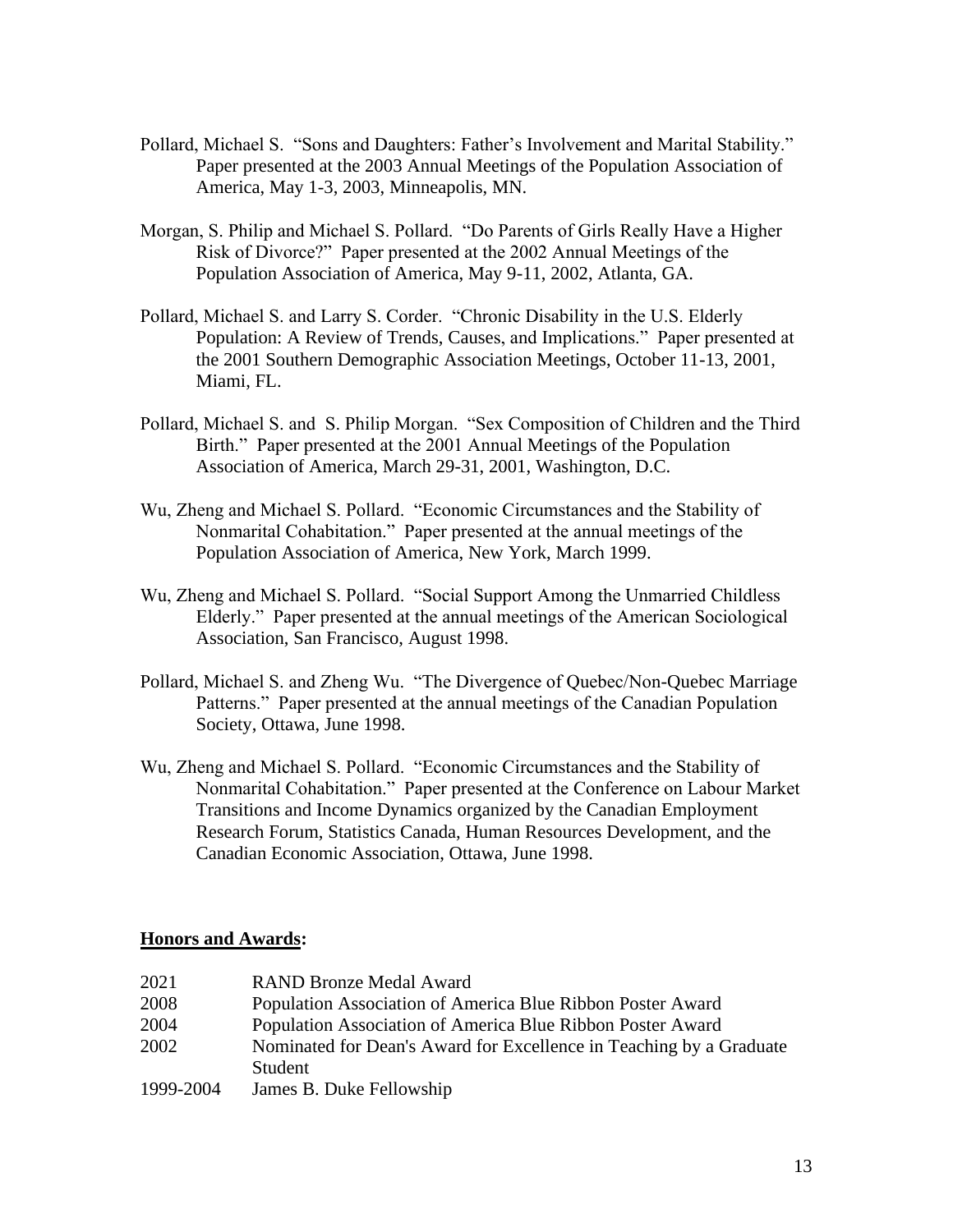| 1999-2000 | Duke Graduate Fellowship                                            |
|-----------|---------------------------------------------------------------------|
| 1999      | University of Victoria Representative in the 1999-2000 Western      |
|           | Association of Graduate Schools Distinguished Master's Thesis Award |
|           | Competition                                                         |
| 1999      | Nominated for Lieutenant Governor's Silver Medal for Outstanding    |
|           | Master's Thesis 1999                                                |
| 1998      | Canadian Population Society Student Paper Competition Award         |
| 1996-1998 | University of Victoria Graduate Fellowship                          |
| 1997      | Robert Hagedorn Graduate Scholarship, University of Victoria        |
| 1996      | Roy E. L. Watson Graduate Scholarship, University of Victoria       |

# **Teaching Experience:**

| <b>Fall 2018</b> | Instructor: Introduction to Demography<br>Pardee RAND Graduate School, RAND, Santa Monica, CA                                                                       |
|------------------|---------------------------------------------------------------------------------------------------------------------------------------------------------------------|
| Summer 2003      | <b>Instructor: Statistical Methods</b><br>Department of Sociology, Duke University, Durham, NC                                                                      |
| Summer 2002      | <b>Instructor: Statistical Methods</b><br>Department of Sociology, Duke University, Durham, NC                                                                      |
| Spring 1999      | Lab Instructor: Statistical Analysis in Sociology<br>Department of Sociology, University of Victoria, Victoria, BC<br>(Course Instructor: Zheng Wu)                 |
| <b>Fall 1998</b> | Lab Instructor: Statistical Analysis in Sociology<br>Department of Sociology, University of Victoria, Victoria, BC<br>(Course Instructor: Zheng Wu)                 |
| Spring 1998      | Lab Instructor: Statistical Analysis in Sociology<br>Department of Sociology, University of Victoria, Victoria, BC<br>(Course Instructor: Zheng Wu)                 |
| Spring 1997      | <b>Instructional Assistant: Statistical Analysis in Sociology</b><br>Department of Sociology, University of Victoria, Victoria, BC<br>(Course Instructor: Zheng Wu) |
| Fall 1996        | <b>Instructional Assistant: Statistical Analysis in Sociology</b><br>Department of Sociology, University of Victoria, Victoria, BC<br>(Course Instructor: Zheng Wu) |

**Service and Other Professional Activities:**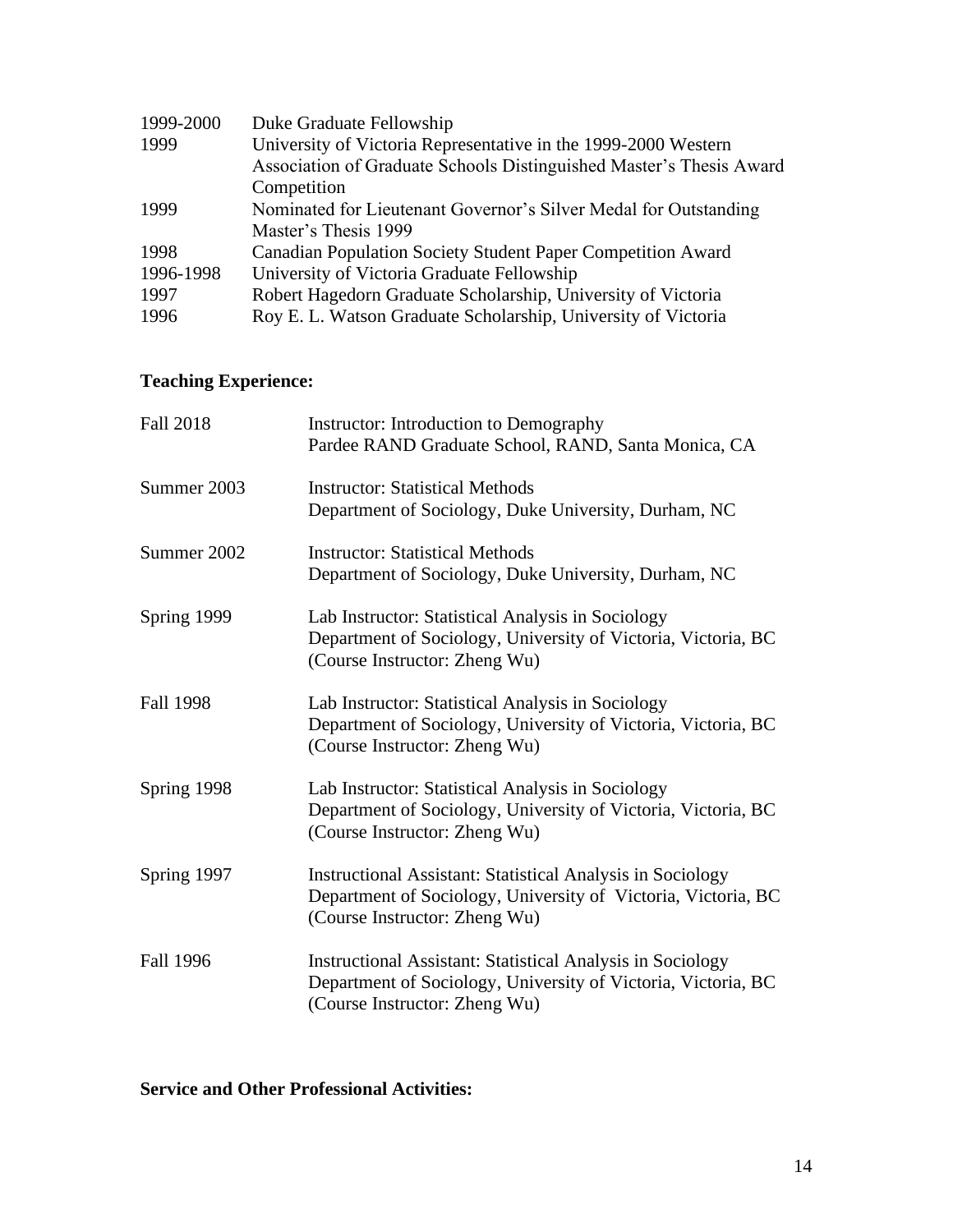National Institutes of Health Ad Hoc Study Section Member: 03/13; 09/13; 11/13; 03/15; 09/15; 11/15;7/20; 1/21; 7/21

| Studies" at the Comparative International Research Based on the HRS Family of<br>Data meeting, Santa Monica, CA.                                                                                                                                               |
|----------------------------------------------------------------------------------------------------------------------------------------------------------------------------------------------------------------------------------------------------------------|
| Discussant for the "Couple Dynamics and Relationships in Later Life" paper<br>session at Population Association of America annual meetings, San Diego, CA.                                                                                                     |
| Organizer and Chair for the "Forecasting USA Mortality: Methods and New<br>Findings" paper session at Population Association of America annual meetings,<br>Boston, MA.                                                                                        |
| Population Association of America Program Committee                                                                                                                                                                                                            |
| Judge at Poster Session at the Population Association of America annual<br>meetings, Washington, DC.                                                                                                                                                           |
| Discussant for the "Global Change in Marriage and Families" session;<br>Chair of the "Perspectives on Migration and Health" session; Judge at<br>"Children and Youth" Poster Session at the Population Association of<br>America annual meetings, Detroit, MI. |
| Discussant for the "Family Dynamics, Race/Ethnicity, and early child<br>wellbeing" session at the Population Association of America annual<br>meetings, New Orleans, LA.                                                                                       |
| Discussant for the "Fertility, Family Planning and Reproductive Health<br>among Immigrant or Minority Populations" session at the Population<br>Association of America annual meetings, New York, NY.                                                          |
| Chair for the "Welfare State: The Individual and the State" session at the<br>American Sociological Association annual meetings, Montreal, Quebec,<br>Canada.                                                                                                  |
| Population Association of America Program Committee; Discussant for<br>the "Cohabitation" and Chair of the "Cohabitation in International<br>Perspective" sessions at the Population Association of America annual<br>meetings, Los Angeles, CA.               |
| Population Association of America 2006 annual meeting session<br>organizer ("Cohabitation").                                                                                                                                                                   |
| Population Association of America 2006 annual meeting Program                                                                                                                                                                                                  |
|                                                                                                                                                                                                                                                                |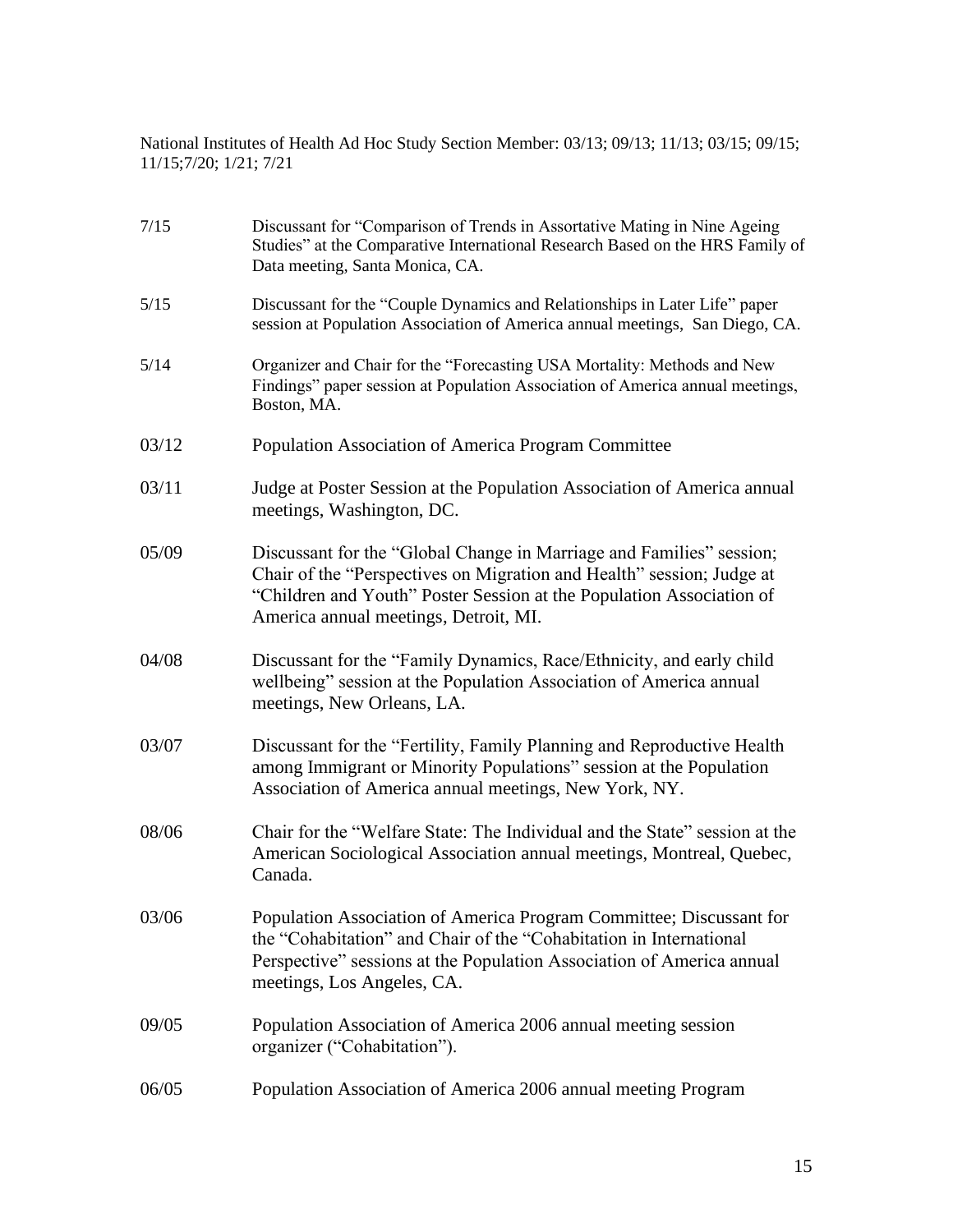Committee.

04/04 Discussant for the "Transitions to Adulthood in International Context" session at the Population Association of America annual meetings, Boston, MA.

## Committee Service:

Labor and Population Unit & Sociologist Hiring Committees (RAND, 2006-); Labor and Population Unit Postdoctoral Committee (RAND, 2007-2013); Quality Assurance Reviewer (RAND, 2007-); RAND Sociology external website management (2013-2014).

# Occasional Reviewer:

*Alcoholism: Clinical & Experimental Research; American Journal of Sociology; American Sociological Review; Annals of Behavioral Medicine; Biodemography and Social Biology; Demography; International Journal of Behavioral Development; JAMA; JAMA Network Open; Journal of Family Issues; Journal of Marriage and the Family; Population and Development Review; Population Research and Policy Review; Population Studies; Social Science and Medicine; Substance Use & Misuse*

# **Other Education:**

| 3/05 | Certification: "The Protection of Human Research Subjects" online course<br>sponsored by the Collaborative IRB Training Initiative. March 8, 2005.           |
|------|--------------------------------------------------------------------------------------------------------------------------------------------------------------|
| 9/03 | Certification: "Human Participants Protection Education for Research<br>Teams" online course sponsored by NIH. Sept. 17, 2003.                               |
| 4/03 | "Pathways to the Professoriate: Developing the teaching skills of graduate<br>students" formal training workshop series. Duke University Graduate<br>School. |
| 8/02 | Certification: Instructional Uses of Technology, Center for Instructional<br>Technology, Duke University                                                     |

#### **Selected Press and Commentaries**